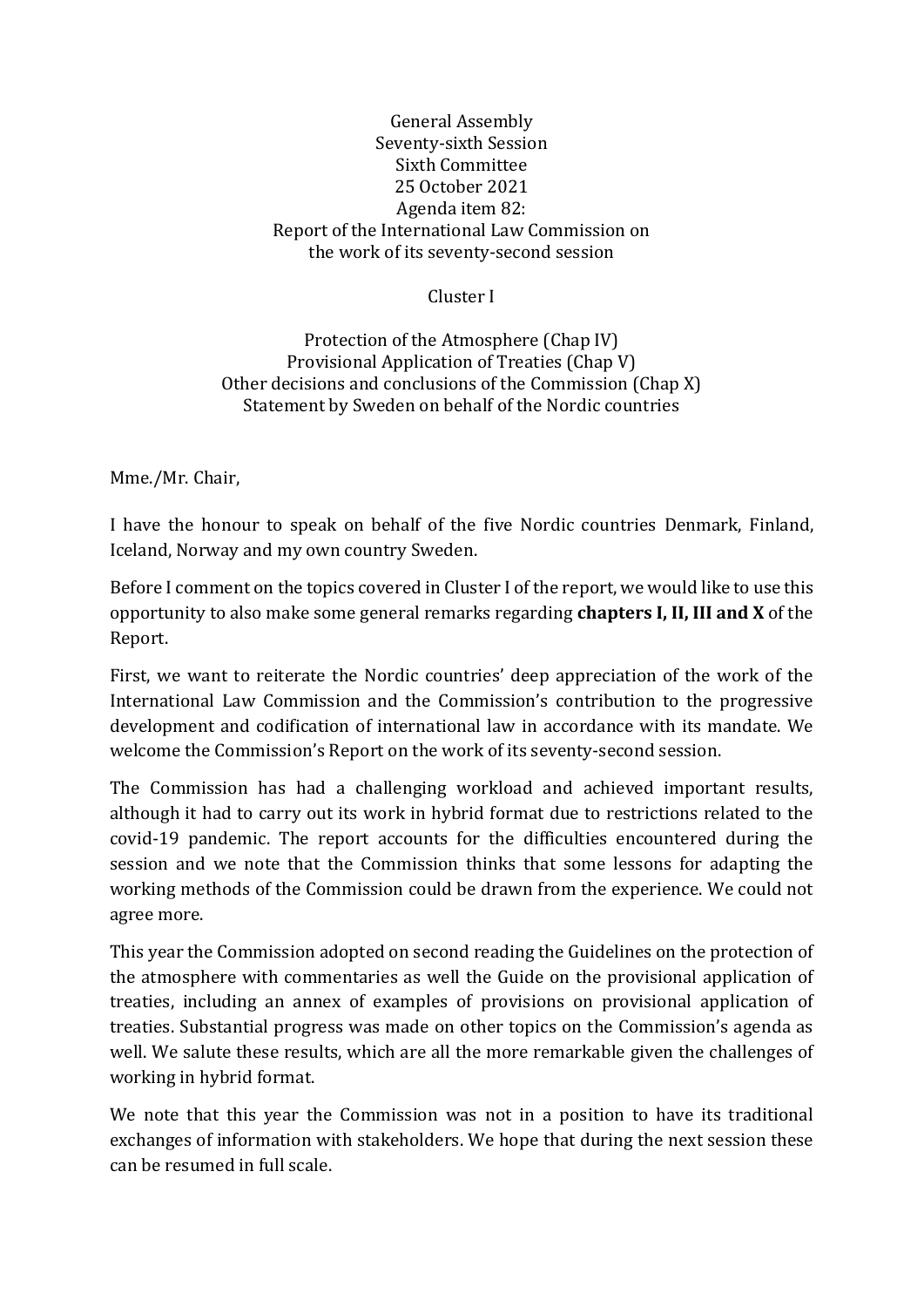The Nordic countries take note of all the requests for information contained in Chapter III of the Report. Examples of State practice are particularly pertinent for many of the topics currently under consideration and the Nordic countries will make every effort to provide the Commission with relevant information, where available, and encourage other States to do the same.

We note also that the Commission is concerned about the effect of the budgetary constraints placed on it and how that affects the quality of the work of the Commission. The Nordic countries agree that it is essential that all members of the Commission are able to attend the meetings of the Commission and that all Special Rapporteurs have the research assistance necessary for the preparation of the reports. The attendance during the sessions of the Secretariat teams needed for the Commission to fulfil its mandate is equally important. We note that that the Commission suggests to establish a trust fund to support the Special Rapporteurs especially from developing regions. While we stress that adequate resources for the Commission to fulfil its mandate should be provided from the regular budget of the UN, we are open to consider the establishment of a Trust Fund to facilitate additional support for the work of the Commission and its members.

We welcome the inclusion in the long-term programme of work of the Commission the topic "Subsidiary means for the determination of the rules of international law". We agree with the Commission that the work on the topic would constitute a useful contribution to the progressive development of international law and its codification. It would also complete the Commission's work on sources of international law. We support its speedy inclusion in the active work programme of the Commission.

## Mme./Mr. Chair,

Turning now to the topic of **Protection of the Atmosphere**, The Nordic countries would like to thank the International Law Commission for its efforts that led to the adoption of an entire set of draft guidelines and commentaries thereto. We would especially like to commend the Special Rapporteur, Mr. Shinya Murase for the skill with which the Special Rapporteur has conducted his work on this weighty and complex subject, acknowledging the difficulty of the task given the restricted mandate of the topic at hand.

With regard to the draft guidelines, adopted by the Commission on second reading, the Nordic countries are pleased to note that the Commission, upon consideration of the Special Rapporteur included the expression 'common concern of humankind' in the third preambular paragraph in lieu of 'pressing concern of the international community as a whole'. As stated by the Nordic countries in our comments and observations in 2018, the more established term 'common concern of humankind' reflects better the subject-matter of the guidelines, taking into account the wording of the Paris Agreement and other international instruments.

We note however, the choice to employ the expression 'prudence and caution' in draft guideline 7 on intentional large-scale modification of the atmosphere. While firmly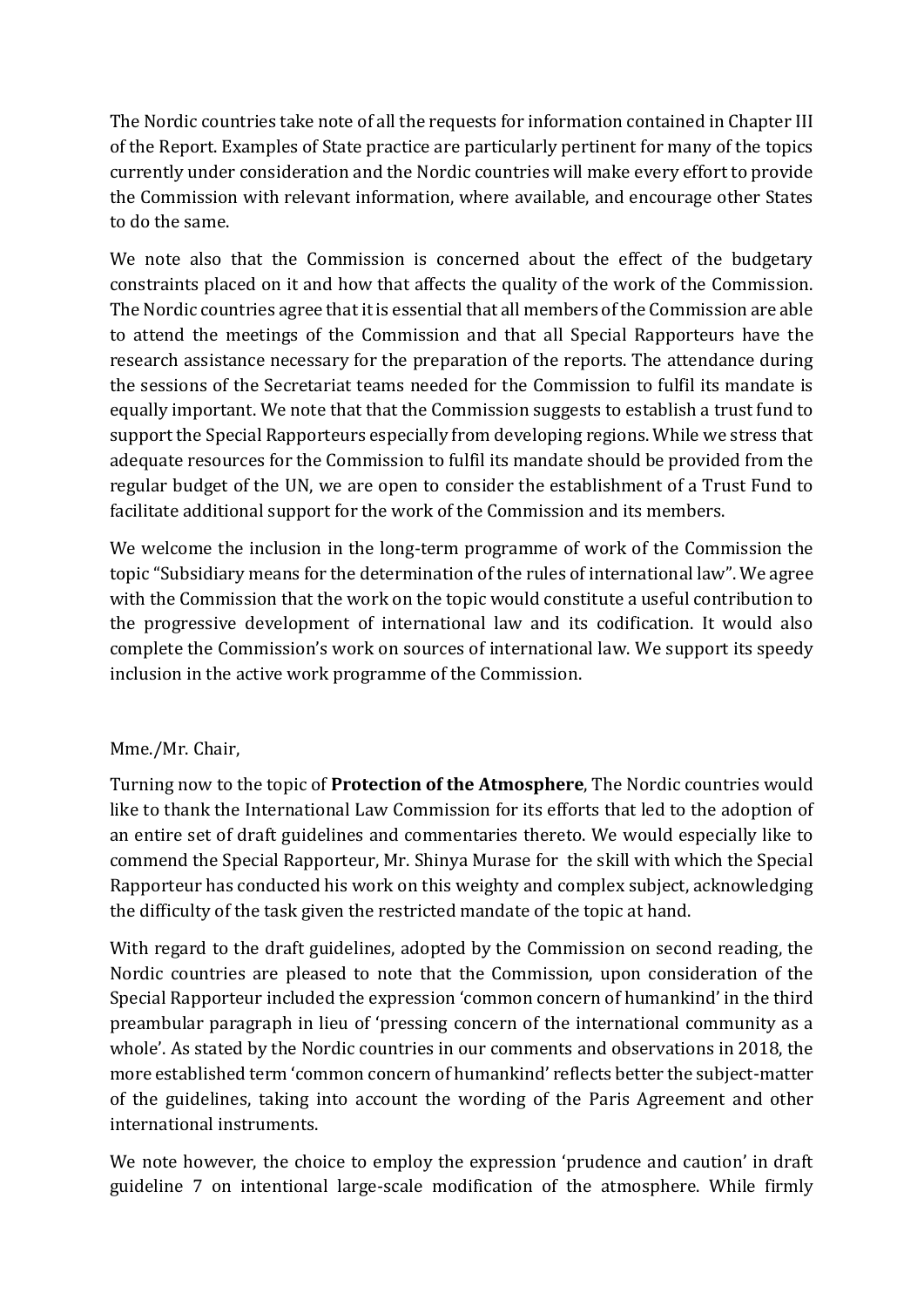supporting the objective of the draft guideline, the Nordic countries believe that the term 'precautionary approach', as expressed in the Commission's Draft Articles on the Law of Transboundary Aquifers draft Article 12, would have been a more relevant point of reference.

The Nordic countries welcome the Commission's recommendations to the General Assembly to, inter alia, take note in a resolution of the draft preamble and guidelines on the Protection of the Atmosphere, annex the draft guidelines to the resolution, and ensure their widest possible dissemination. We wish to reaffirm our appreciation for the work carried out by the Commission and the Special Rapporteur on the Protection of the Atmosphere. We are convinced that the guidelines will be a useful addition to international environmental law.

## Mme./Mr. Chair,

Regarding the topic of **Provisional Application of Treaties**, the Nordic countries are very pleased with progress made at this year's session with the adoption of the Guide to Provisional Application of Treaties, including the draft guidelines, the commentaries thereto and a draft annex containing examples of provisions on provisional application. The Nordic countries have continuously supported the efforts of the Special Rapporteur and the Commission on this subject. We believe that the work of the Commission on this topic is of significant practical importance.

The Nordic countries commend the guide and its commentaries as well as the efforts of the International Law Commission in compiling the practice of States and international organizations in the provisional application of treaties. The material altogether offer great and valuable practical assistance when formulating final provisions of treaties.

Turning to specific comments, we welcome the Commission's work on the legal basis of provisional application, including the reference to Article 24 of the Vienna Convention on the Law of Treaties in the commentary to draft guidelines 3 and 5. We are of the view that the issue of provisional application arises from the time of the adoption of the text of the treaty. This provides the legal basis for the provisional application.

The Nordic Countries commend the final formulation of guideline 4 as it confirms that, in addition to a separate treaty; provisional application may also be agreed through "any other means or arrangements", which broadens the range of possibilities for reaching agreement on provisional application. According to the commentary, the draft guideline retains a certain degree of flexibility to allow for other modes of acceptance on the condition that such acceptance is express. The Nordic Countries also support the view taken by the International Law Commission that the term "declaration" is not meant to refer to the legal regime concerning unilateral declarations of States, which does not deal with the provisional application of treaties.

The Nordic countries also commend the Commission on its work on the use of reservations vis-à-vis provisional application in draft guideline 7. While, recognising the